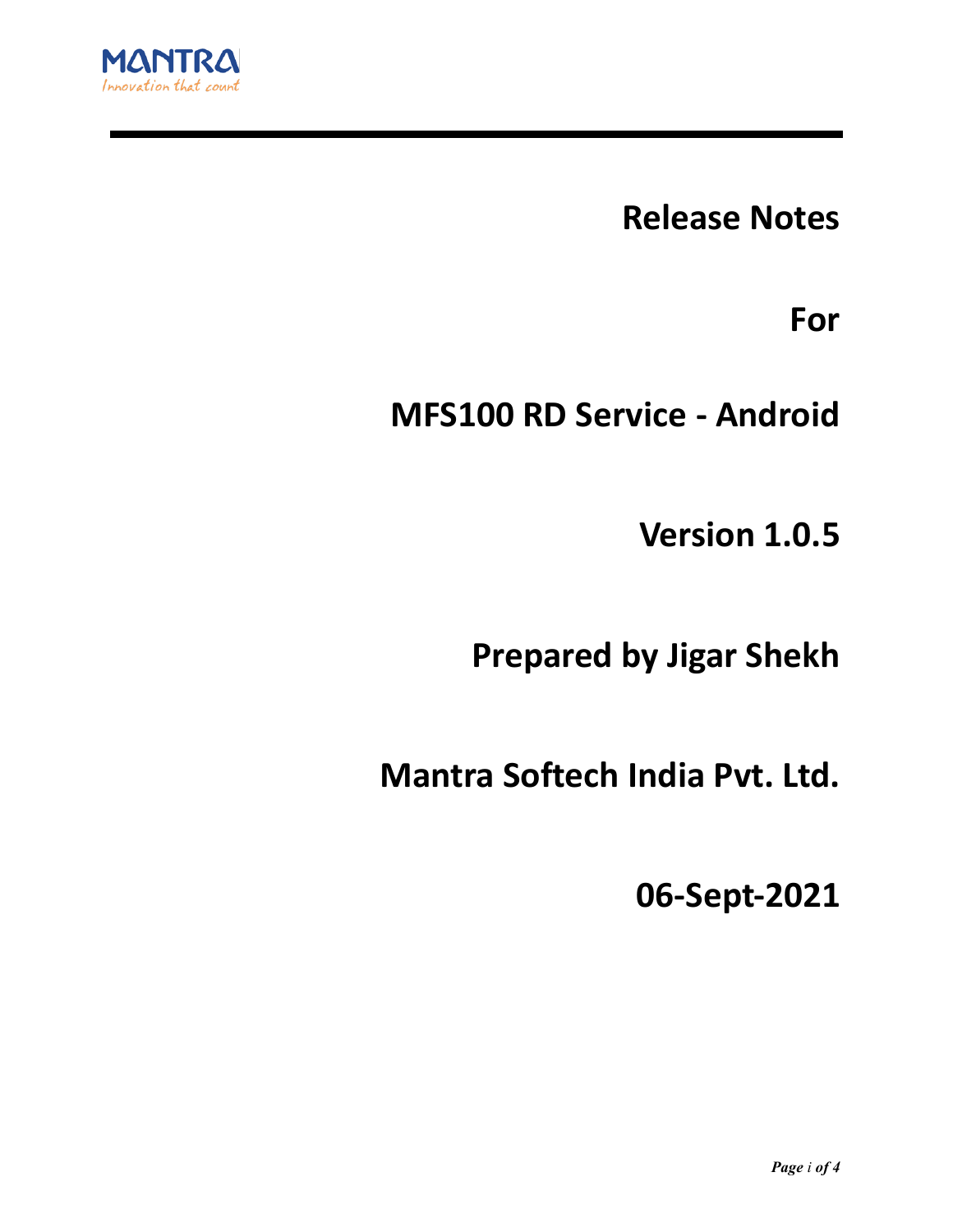

## **MANTRA SOFTECH INDIA (I) PVT. LTD.**

**Product Release Notes**<br>(MFS100 RD Service - Android)

06.09.2021

#### **Table of Contents**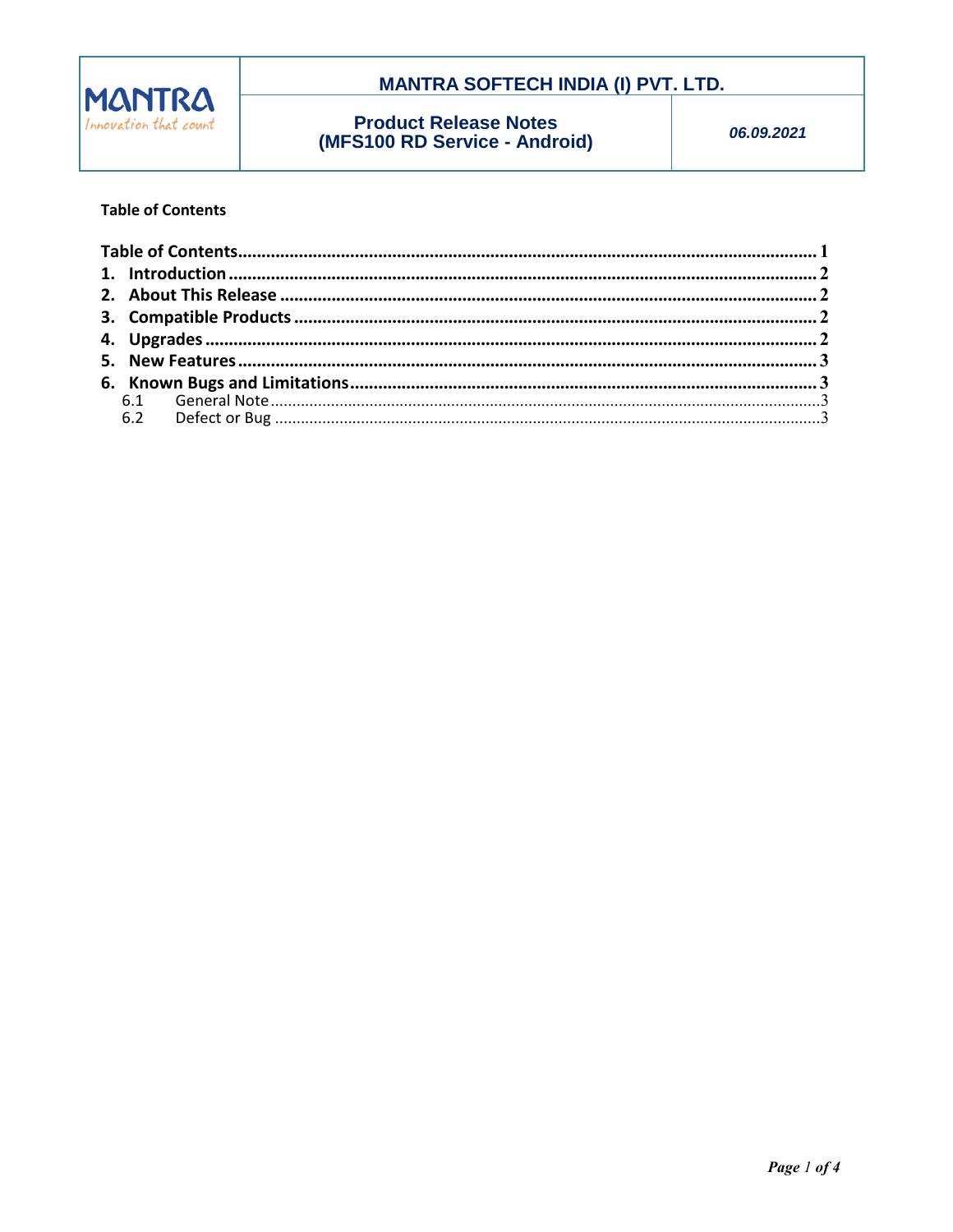

### **MANTRA SOFTECH INDIA (I) PVT. LTD.**

*06.09.2021*

# **1. Introduction**

MFS100 RD Service facility to capture biometric data of user/resident that will be used for Authentication/EKYC using Aadhaar authentication/EKYC API.

# **2. About This Release**

Features added in this release as below.

- $\triangleright$  Enabling support of TLS1.2 with Management Server Communication. Disabling TLS1.1 and lower SSL protocols.
- $\triangleright$  Pinning of new preproduction encryption certificate due to expiry of old certificate.

# **3. Compatible Products**

This product has been tested on the following platforms.

#### **Platform Supports**

 $\triangleright$  Android 5.0 and above all OS

#### **Prerequisites**

- $\triangleright$  USB host enable handsets
- GMS certified handsets (Non Rooted OS)

## **4. Upgrades**

Follow below process to upgrade MFS100 RD Service Version 1.0.4 to 1.0.5.

- 1) Open Play Store
- 2) Search "**Mantra RDService**"
- 3) Select "**Mantra RDService**" from search list
- 4) Click on "**Update**" to upgrade RDService